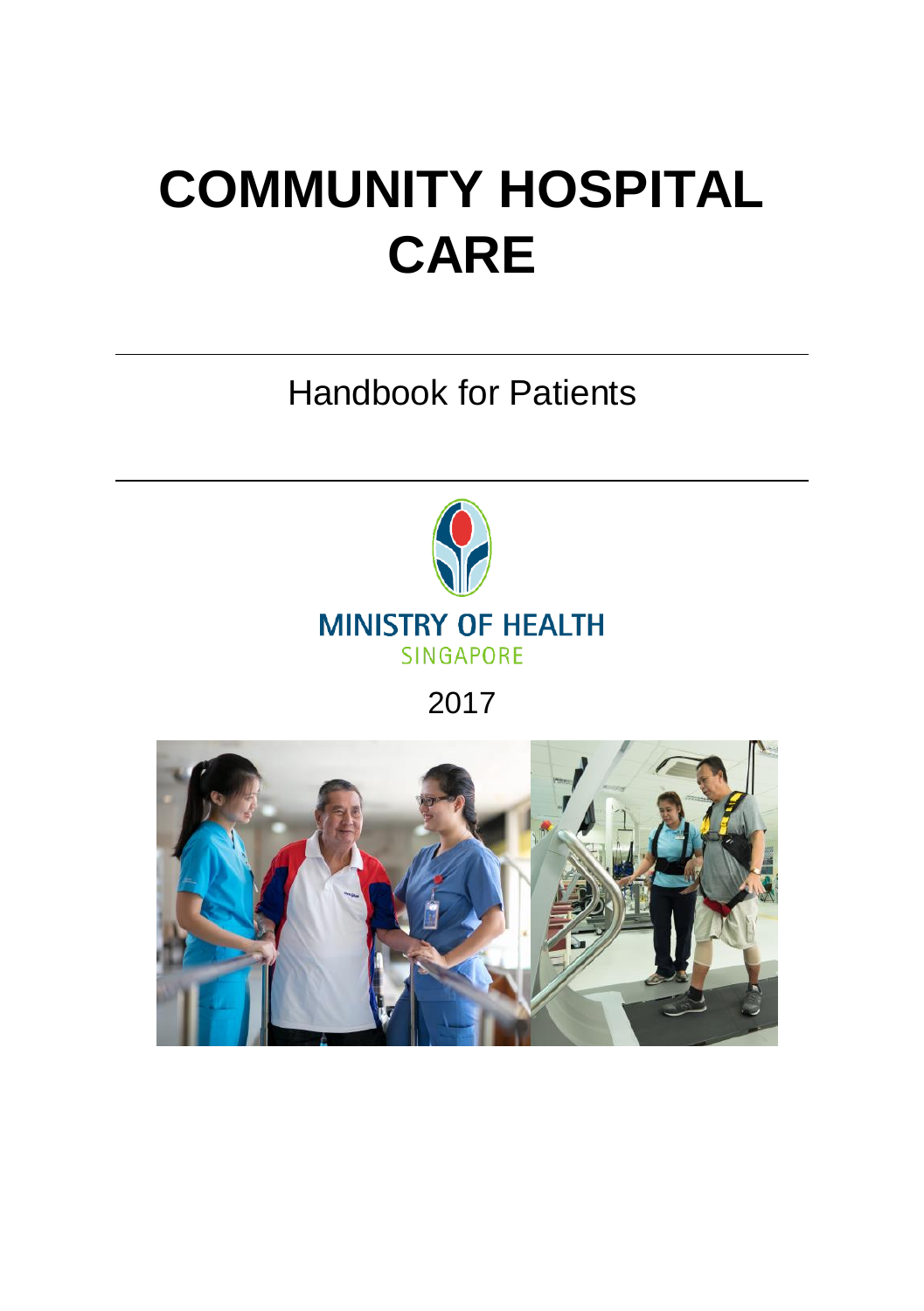## **Overview of Community Hospitals**

Community Hospitals provide medical services for patients who require a short period of continuation of care, usually after their discharge from the acute hospitals. The types of care at the community hospitals include medical, nursing and rehabilitation care.

During your stay at the Community Hospital, the healthcare staff will work with you to assist you in regaining certain levels of your physical functions, so that you can return home faster and resume your daily activities as much as possible.

The healthcare staff in the Community Hospitals usually work in teams and they include doctors, nurses, rehabilitation therapists, medical social workers, and pharmacists, amongst others. They are welltrained to care for older adults, as well as patients who require rehabilitation for functional recovery, and continuation of intermediate level medical and nursing care.

Overall, the environment and facilities at the Community Hospitals are developed to help you in your recovery process. The facilities include rehabilitation gyms, therapy areas, inpatient beds, and mock-up HDB rooms (in some community hospitals).

If you are medically suitable for transfer to a Community Hospital for care, you will be advised by your medical team during your inpatient stay in the acute hospital.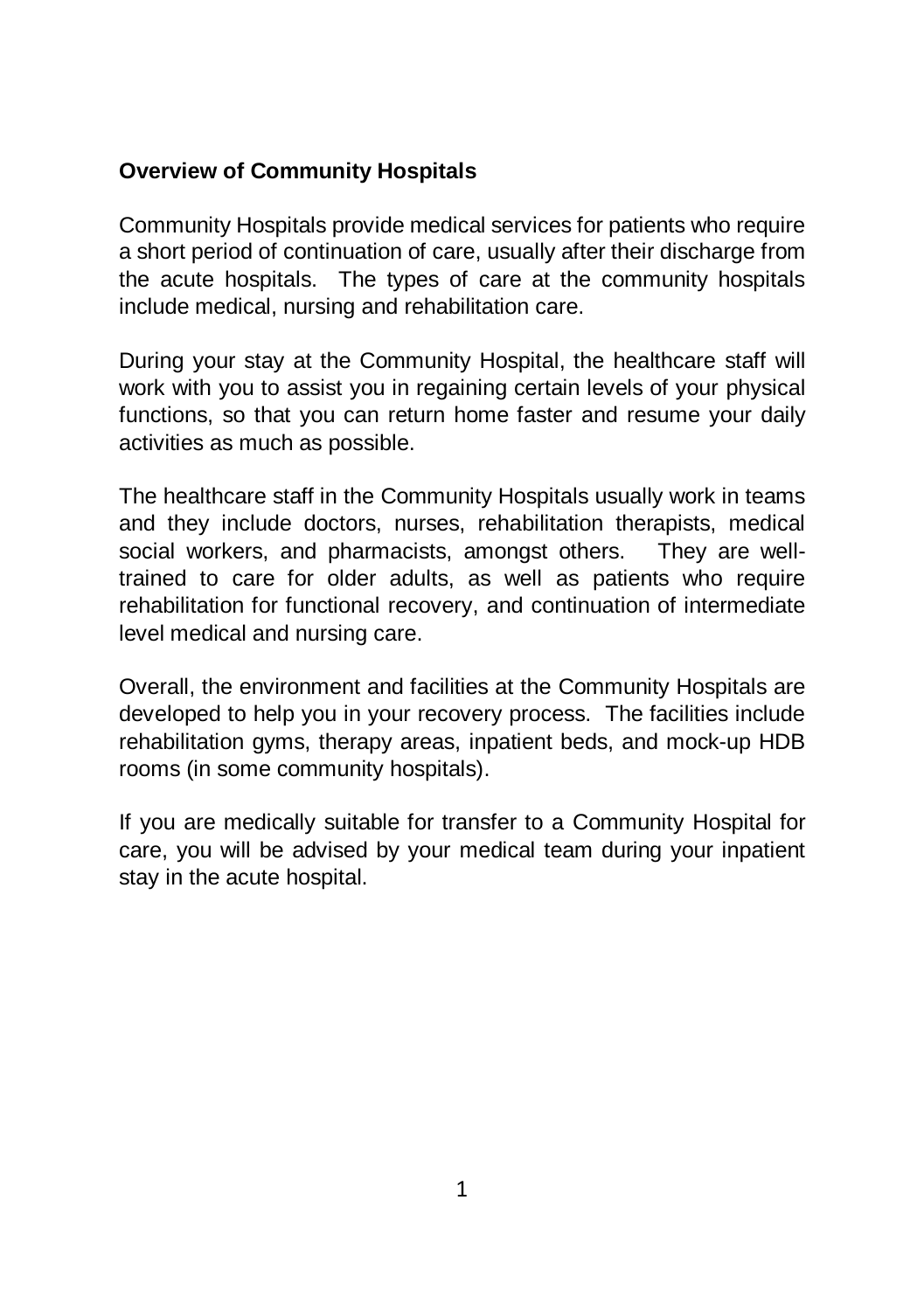# **Contents**

- Chapter 1: Introduction to Community Hospitals' Services
- Chapter 2: Payment of your Community Hospital Bill
- Appendix A: List of Community Hospital contacts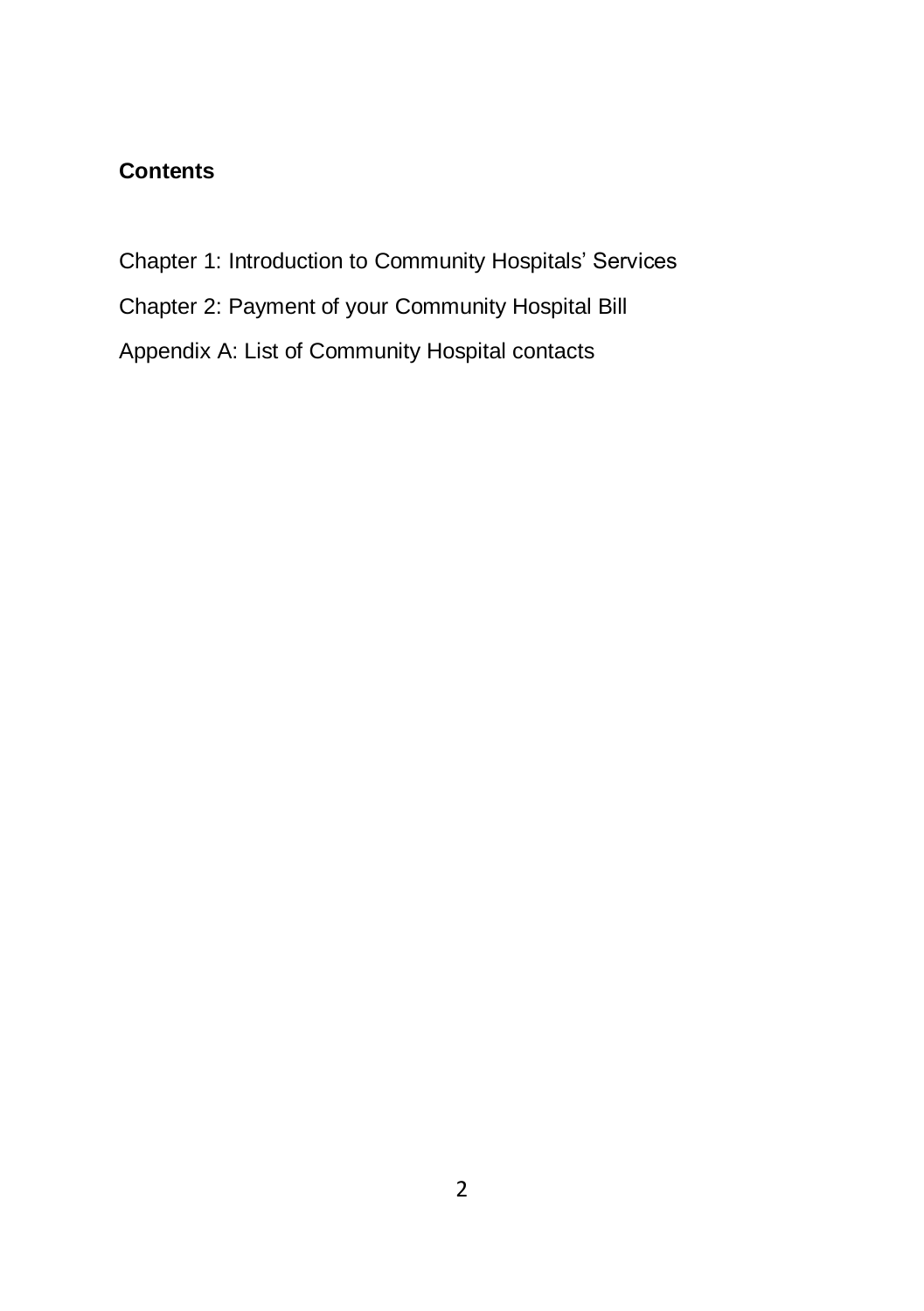## **Chapter 1: Introduction to Community Hospitals' Services**

There are currently 7 Community Hospitals in operation, listed below:

|   | <b>Name of Community Hospital</b>   |
|---|-------------------------------------|
|   | Ang Mo Kio - Thye Hua Kwan Hospital |
| 2 | <b>Bright Vision Hospital</b>       |
| 3 | Jurong Community Hospital           |
| 4 | Ren Ci Community Hospital           |
| 5 | St Andrew's Community Hospital      |
| 6 | St Luke's Hospital                  |
|   | <b>Yishun Community Hospital</b>    |

The map below presents the location of the Community Hospitals.



Appendix A provides contact information of these Community Hospitals.

The services provided at each community hospital are generally the same. The majority of patients seen in community hospitals are those who require an extended period of rehabilitation (i.e. physical and occupational therapies) after the acute hospitals' management and treatment for conditions such as stroke, joint replacement surgeries, fractures, and other types of surgeries. The community hospitals also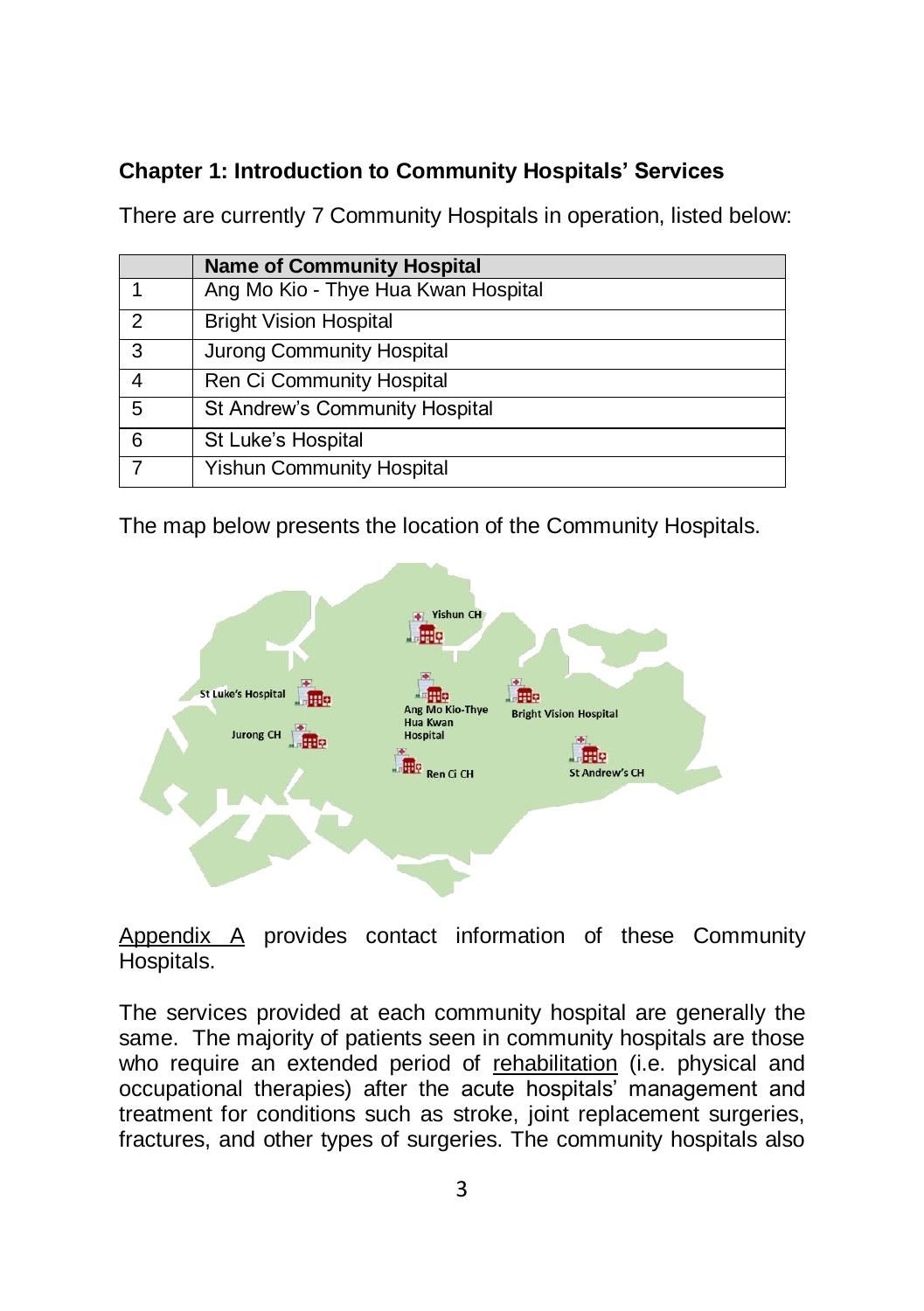provide medical and nursing care for patients who require an extended period of recovery from their medical conditions, facilitating reorganisation of physical, psychological and social needs so that patients can resume daily activities after the episode of illness or trauma.

In addition, some community hospitals have developed their capabilities to offer additional services to assist patients with specific care needs such as complex wound care, palliative care, dementia, dialysis, etc. Overall, the services provided by the community hospitals will help patients return to family and community life, engaging in their usual roles and responsibilities, and enabling patients to actively contribute to their social groups and society again.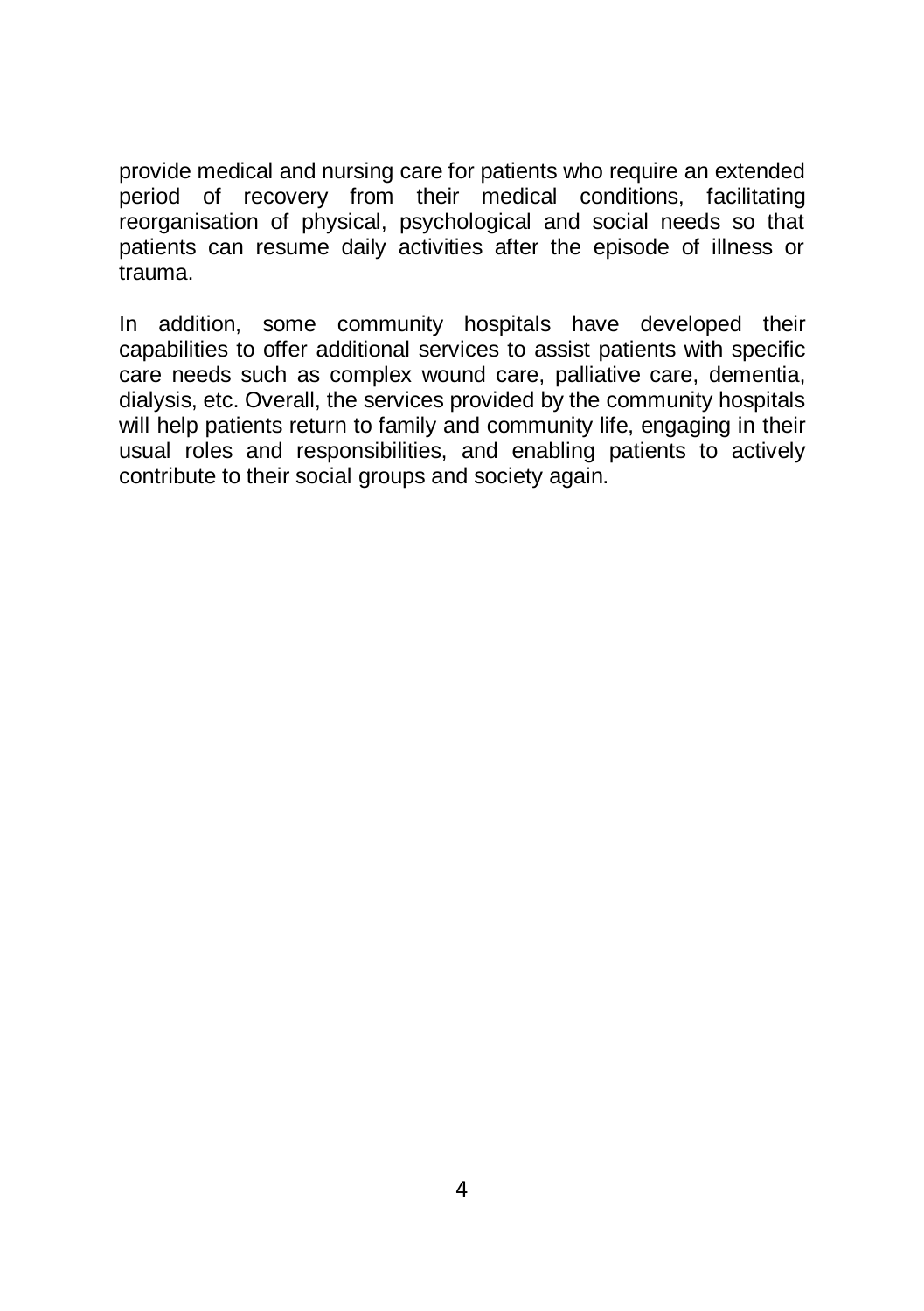#### **1.1 Inpatient Services Provided in Community Hospitals**

Depending on your condition, your length of stay in the Community Hospital can range from a few days to a few weeks.

The admission to the Community Hospitals for inpatient care is arranged through referrals from your doctor in the public and private acute hospitals. A personalised care plan would be developed for you by a care team of doctors, nurses and allied health professionals (physiotherapists, occupational therapists, speech therapists, dieticians and pharmacists). An example of a typical care pathway for a patient with hip fracture is illustrated below.



The inpatient services provided by community hospitals are:

- a) Rehabilitative Care
- b) Sub-acute Care



*Credits: Therapy at JCH*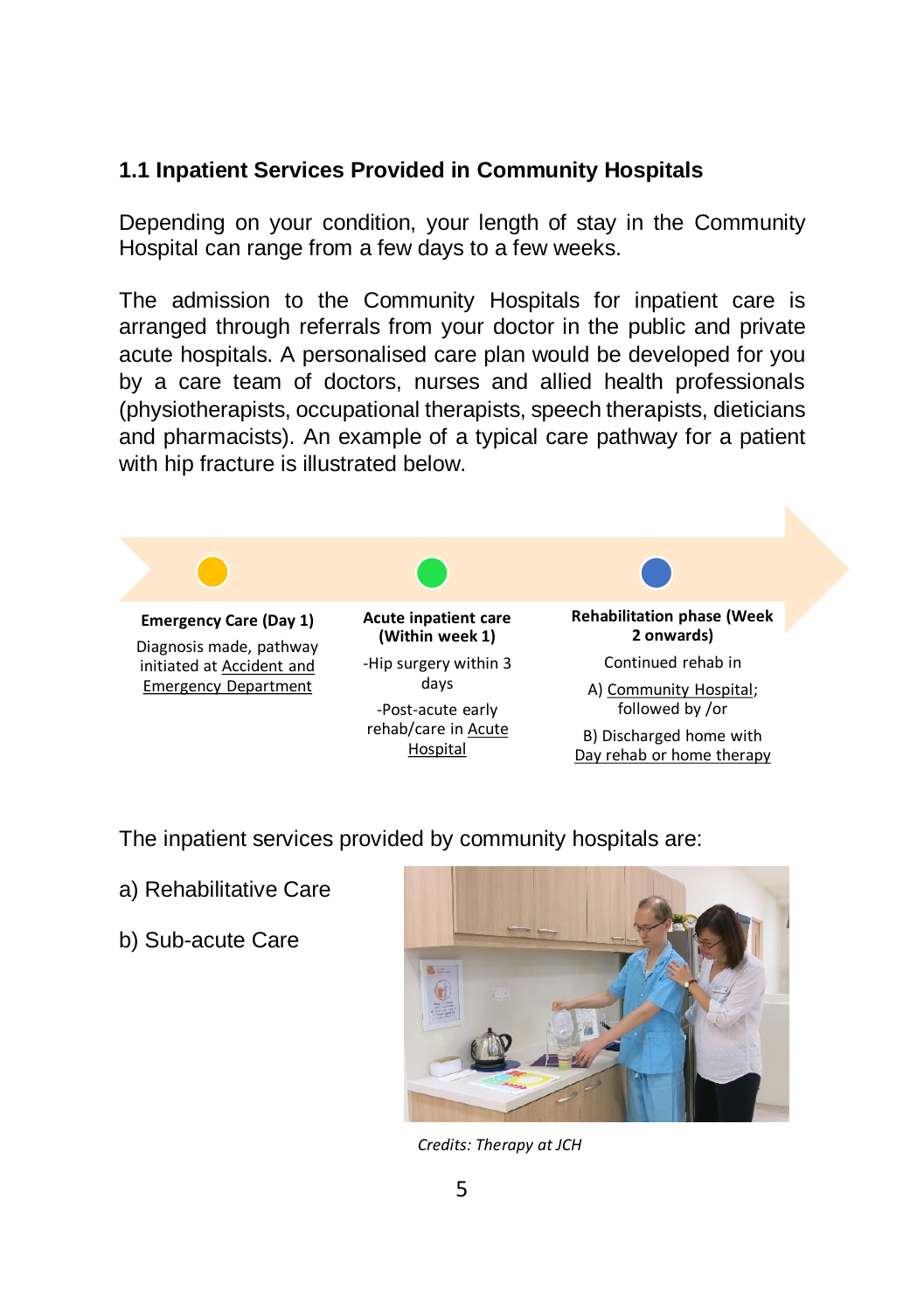## **Rehabilitative Care**

Rehabilitative care refers to therapy provided by trained therapists (i.e. physiotherapists,

occupational therapists and speech therapists) to improve one's post-illness disability and functional impairment so as to optimise his/her activities of daily living (ADLs) and facilitate re-integration to one's home environment or other long-term care settings.



*Credits: Therapy at SLH*

If you require assistance to regain and maximise your physical function, you will be provided with physiotherapy, occupational therapy and/or other forms of therapy as part of rehabilitative care. The rehabilitation provided may be in a one-to-one or group setting, depending on your needs.

Examples of conditions requiring rehabilitation care after stabilisation of acute issues include brain injury and other neurological conditions (stroke, traumatic injury, Parkinson's disease etc.), as well as fractures and hip replacements.



*Credits: (Left) Group therapy at RCCH, (Right) Physiotherapy at AMK-THKH*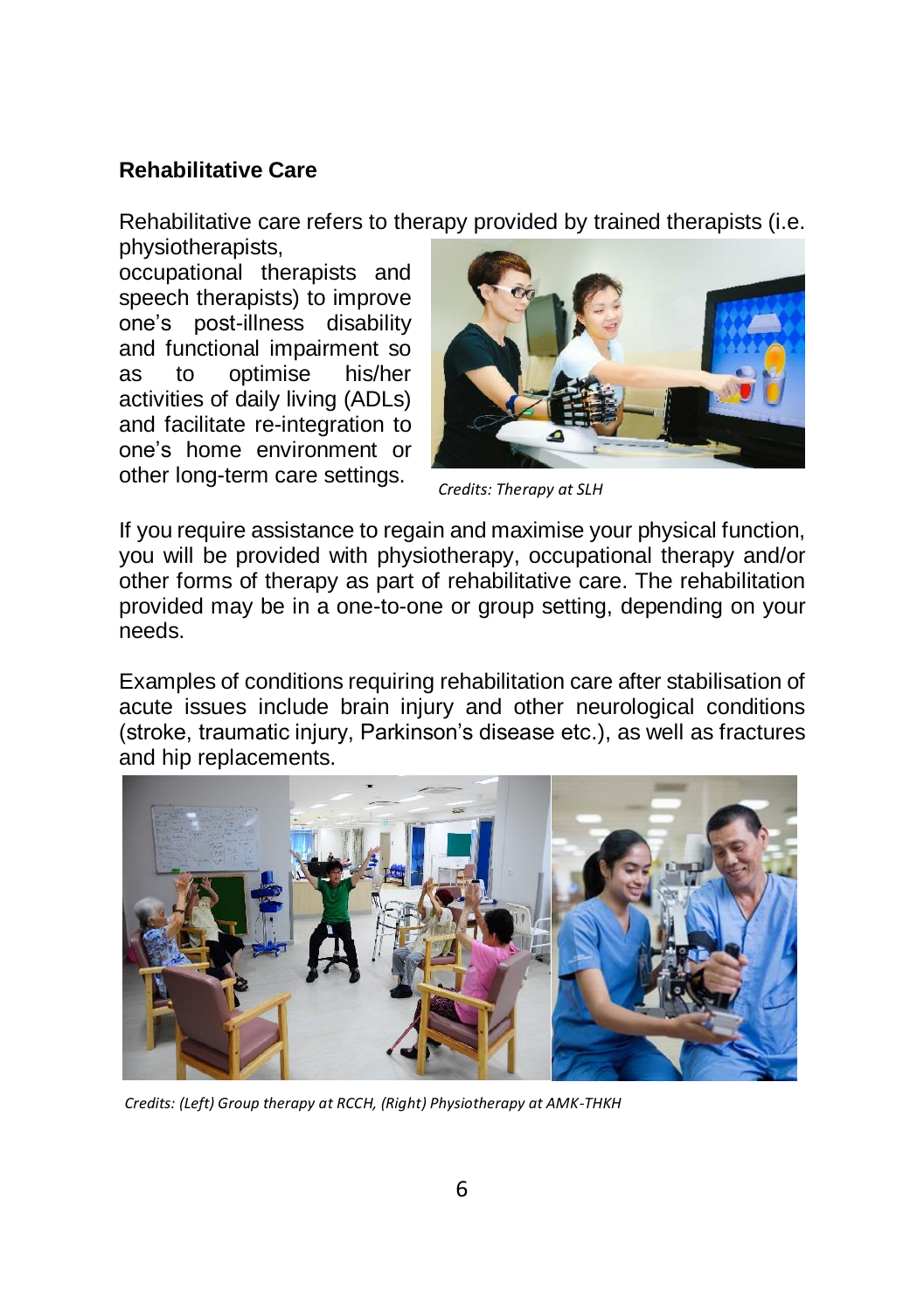## **Sub-acute Care**

If you are recovering from a complicated medical condition and require additional medical and nursing care at a lower intensity (as compared to that provided at the acute hospitals), sub-acute care will be provided. If required, physiotherapy, occupational and/or speech therapy services may also be provided, to help you regain your physical function to perform everyday activities.

Examples of conditions requiring sub-acute care after stabilisation of acute issues are congestive heart failure, ischaemic heart diseases, infectious disease conditions including chest infection, skin infection, kidney failure patients and post-operative patients requiring medical and nursing care.



*Credits: (Left) Nursing care at SACH, (Right) Music therapy for patients with dementia at SACH*

Some community hospitals can provide additional services, such as the following:

a) Palliative care: Palliative services in the community hospital assist patients suffering from end-of-life conditions with the required medical intervention, nursing care, psychosocial support, and caregiver training.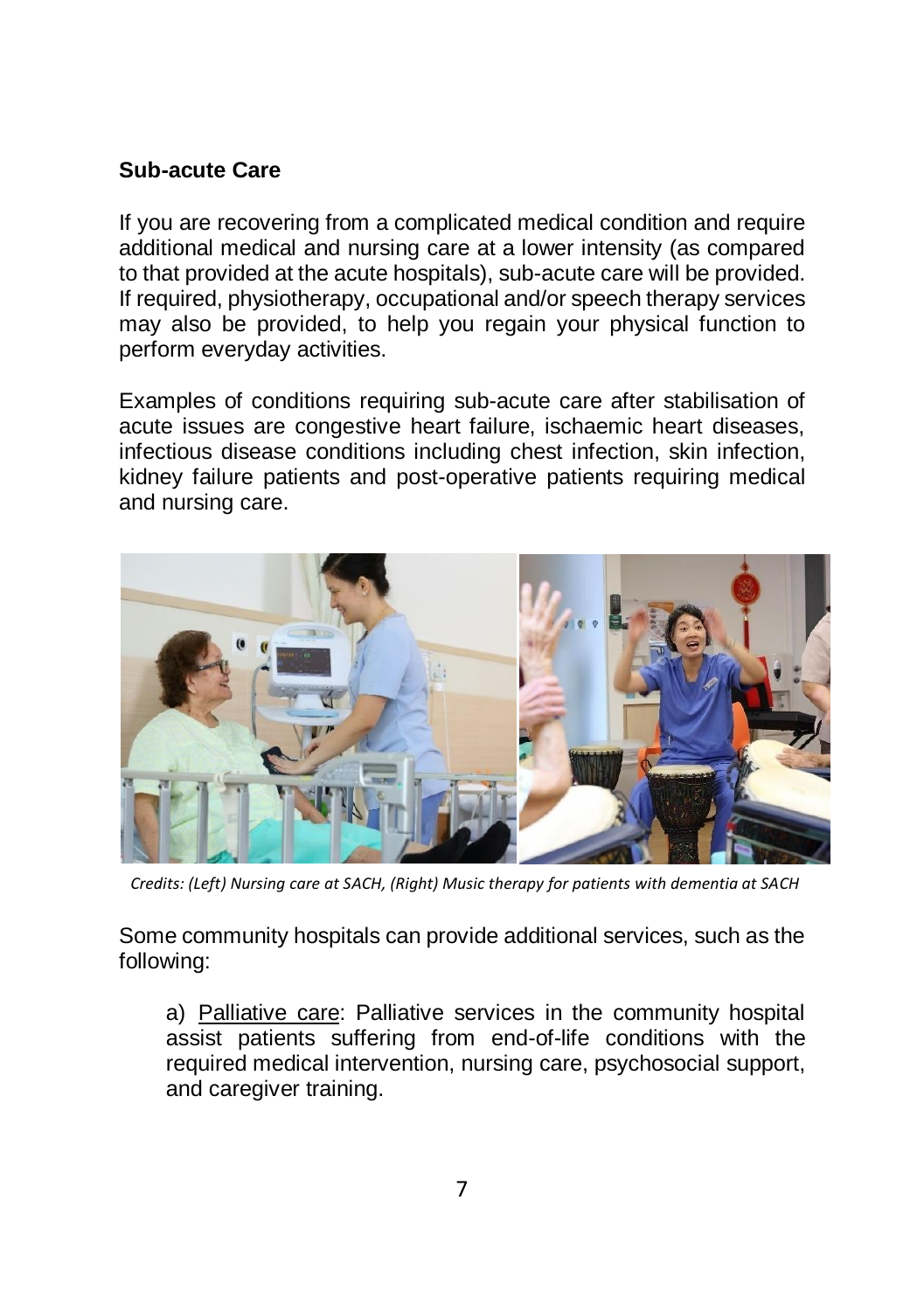b) Sub-acute dementia care: Dementia care in the community hospital assist dementia patients, usually those with active behavioural and psychological symptoms of dementia, with activity-based care and therapy sessions to engage them and improve their well-being. These patients may also concurrently receive rehabilitation, medical and nursing intervention as necessary.

c) Dialysis services: Patients with renal conditions who are discharged from acute hospitals may also receive care and dialysis during their stay in community hospitals. The dialysis services may be located in the community hospital, adjacent acute hospital or nearby dialysis centres. These patients may also concurrently receive rehabilitation, medical and nursing intervention as necessary.

d) Wound care: Patients with wounds that require medical and nursing care may be transferred to community hospitals after their medical conditions are stabilised at the acute hospitals.



*Credits: (Left) BVH's nurse providing wound care, (Right) YCH's doctor checking on patient*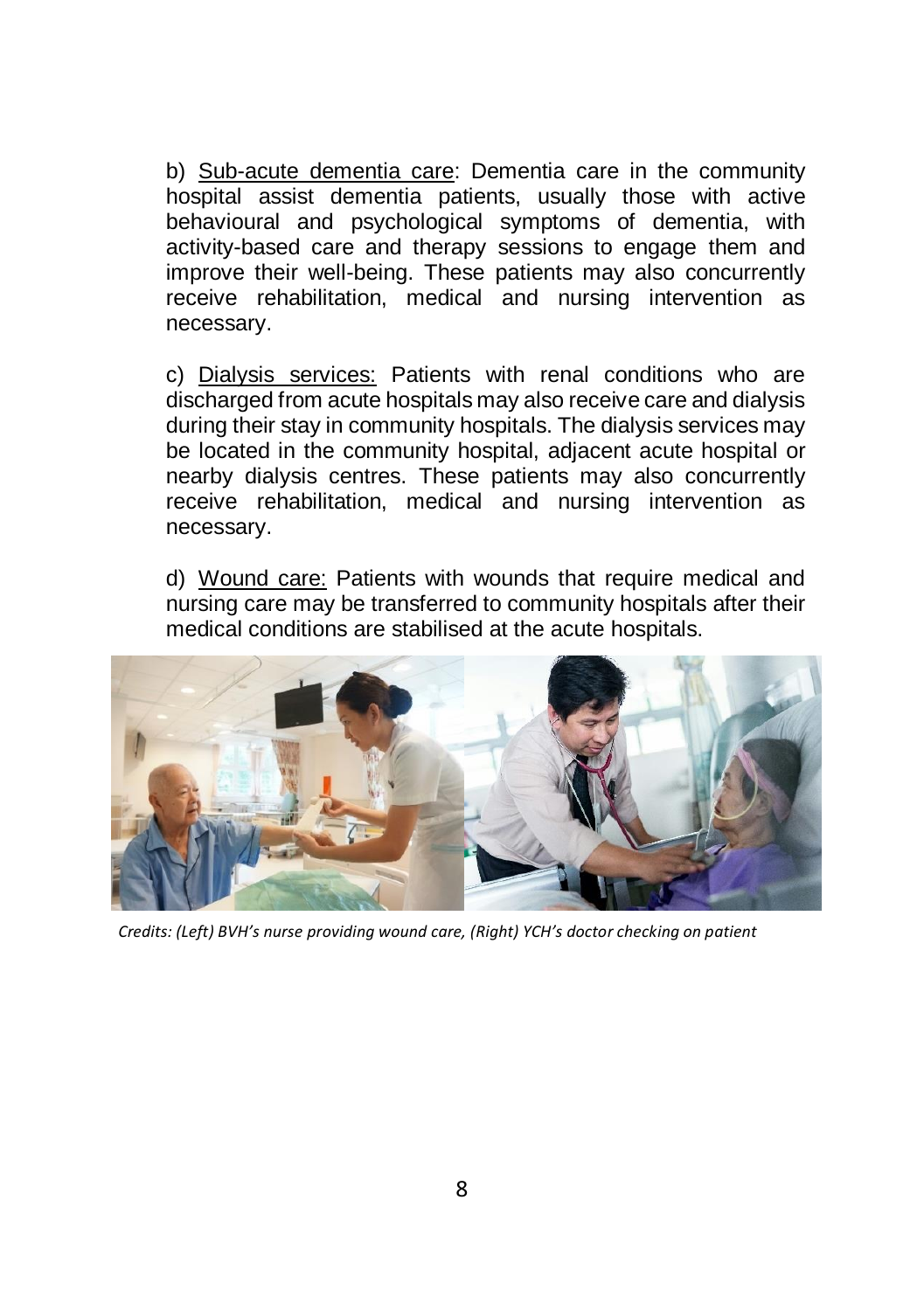# **1.2 Seamless care from acute hospitals to community hospitals**

Acute hospitals and community hospitals work closely together to ensure that your transfer of care is coordinated and seamless. Once the care team at the acute hospital identifies that you are suitable for continuing care in the community hospitals, care coordinators, medical social workers and nurses will engage you and your family to discuss your transfer of care to community hospitals.

# **1.3 Beyond Community Hospital Care**

While the majority of patients return home after inpatient care at community hospitals without needing further follow-up, a proportion of patients may require follow-up outpatient services. Your care team will advise if such follow-up services are required, and will provide a referral if required. You may refer to the Agency for Integrated Care's website for more information on day care and home care services: <https://www.aic.sg/for-seniors-and-caregivers/care-services>

# a) Day Rehabilitation Centre (DRC)

All community hospitals operate day rehabilitation centres to provide outpatient rehabilitation services for patients who require additional therapy to help them achieve maximum function. The services provided include physiotherapy and occupational



*Credits: (Left) Therapy at SLH, (Right) Therapy at YCH*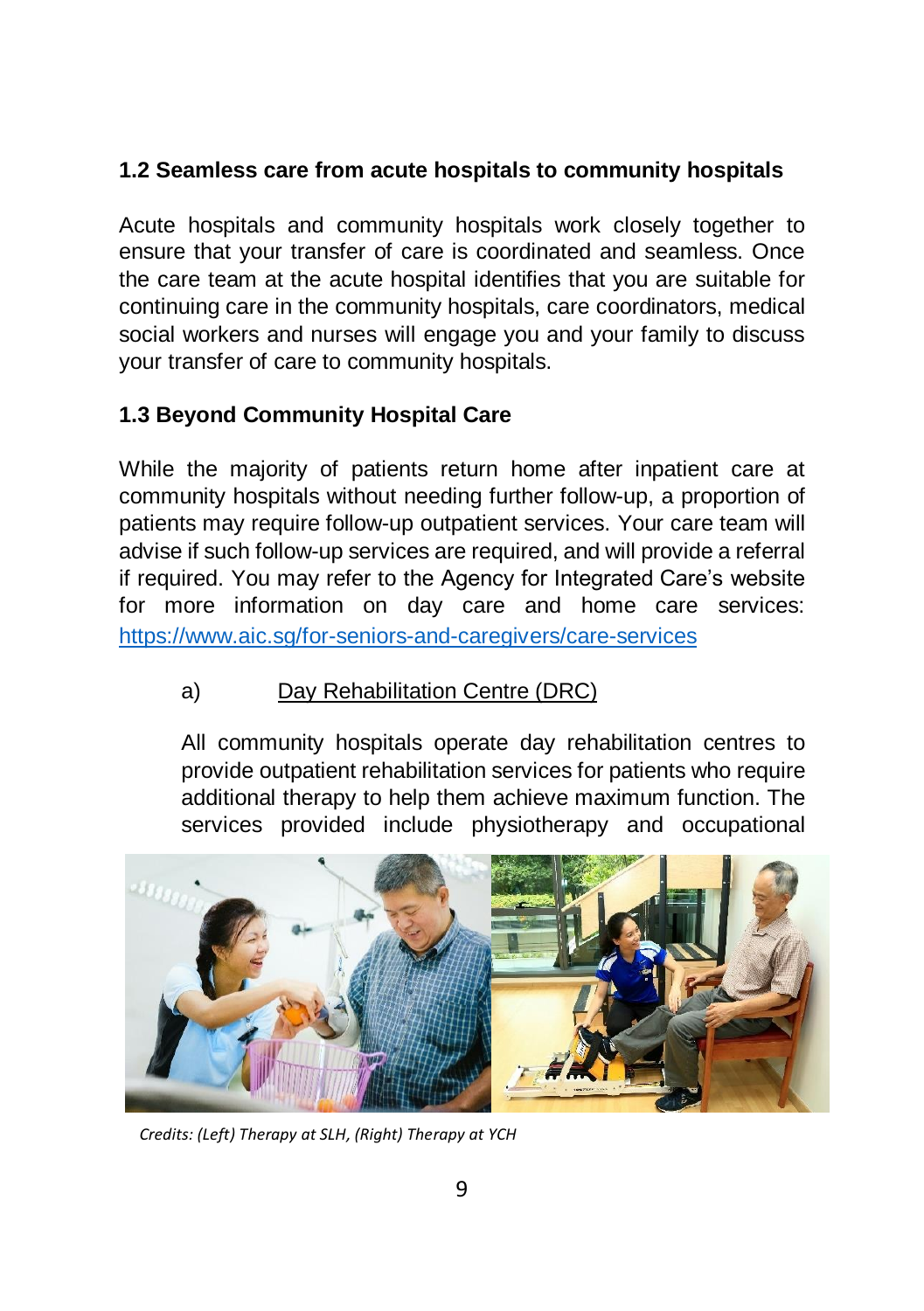therapy. Some Community Hospitals also offer outpatient speech therapy services.

## b) Home Care Services (HCS)

Some Community Hospitals also provide a suite of HCS from Home Nursing, Home Medical to Home Therapy Services. These services help to support patients who have difficulty accessing outpatient services. Caregiver education and training is also provided, where caregivers are trained to assist patients with eating, showering, and transferring from bed to chair.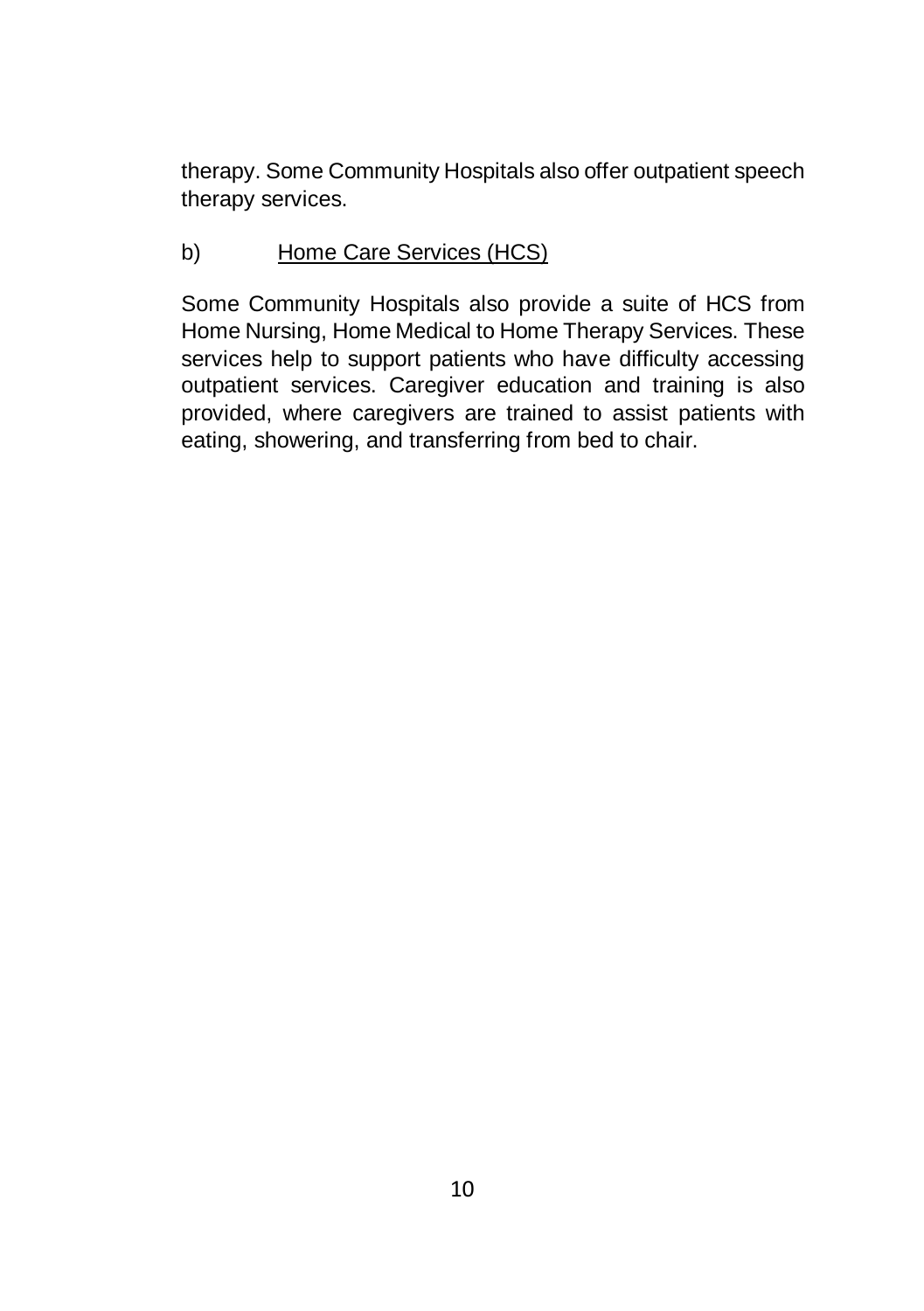# **Chapter 2: Payment of your Community Hospital Bill**

## **2.1 Government subsidies for Community Hospital Services**

If you are a Singaporean or Permanent Resident, you will be eligible for subsidies for the services you receive in the seven Community Hospitals.

Government subsidies are based on 6-tier household means-tested subsidy framework (Table 1).

| Table 1: Subsidy rates for services provided by Community Hospitals |  |  |  |
|---------------------------------------------------------------------|--|--|--|
|---------------------------------------------------------------------|--|--|--|

|                                                         | <b>Inpatient Community</b><br><b>Hospital Services</b> |                                      |                                     | <b>Outpatient Community</b><br><b>Hospital Services</b><br>(e.g. Day Rehab or<br><b>Home Care Services)</b> |
|---------------------------------------------------------|--------------------------------------------------------|--------------------------------------|-------------------------------------|-------------------------------------------------------------------------------------------------------------|
| <b>Household Per</b><br>Capita<br><b>Monthly Income</b> | <b>Singapore</b><br><b>Citizens</b>                    | <b>Permanent</b><br><b>Residents</b> | <b>Singapore</b><br><b>Citizens</b> | <b>Permanent</b><br><b>Residents</b>                                                                        |
| \$0 to \$700                                            | 75%                                                    | 50%                                  | 80%                                 | 55%                                                                                                         |
| \$701 to \$1,100                                        | 60%                                                    | 40%                                  | 75%                                 | 50%                                                                                                         |
| \$1,101 to \$1,800                                      | 50%                                                    | 30%                                  | 50%                                 | 30%                                                                                                         |
| \$1,801 to \$2,600                                      | 45%                                                    | 25%                                  | 30%                                 | 15%                                                                                                         |
| \$2,601 to \$3,100                                      | 40%                                                    | <b>20%</b>                           | $0\%$                               | $0\%$                                                                                                       |
| \$3.101 and above                                       | <b>20%</b>                                             | 10%                                  | 0%                                  | 0%                                                                                                          |

If you are from a lower income household, you will be granted higher subsidies under the means-testing framework, which takes into consideration either:

> a) Your gross income, gross income of your spouse and all family members living in the same household; and

> b) Total number of family members living in the same household; or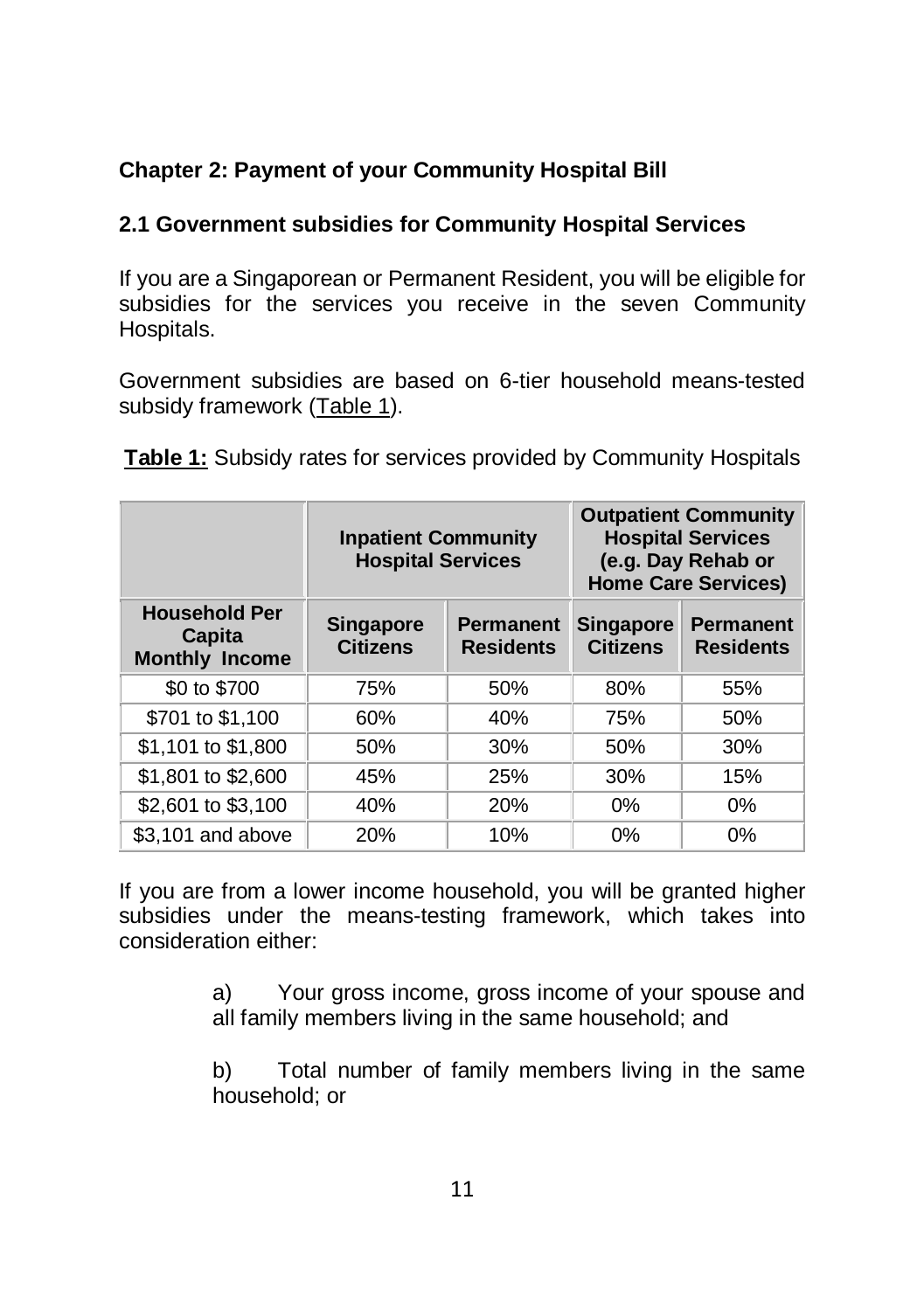c) Annual value of your place of residence if your household has no income

The medical social workers and administrative staff of the acute hospital or the Community Hospital will assist you with your application for government subsidies.

#### **2.2 MediShield Life and Integrated Shield Plans for Inpatient Community Hospital Admissions**

If you are referred to one of the seven community hospitals upon your discharge from the approved acute hospital inpatient stay, you are eligible to claim from MediShield Life, subject to a claim limit of \$350 per day, applicable deductible for the policy year in which you were admitted, and co-insurance.

If you have Integrated Shield Plans (IPs), you should check with your IP insurers on the policy's terms and conditions.

#### **2.3 Medisave**

If you are admitted as an inpatient to the community hospitals, the use of your, or your immediate family members' Medisave is subject to a withdrawal limit of \$250 per day, including a maximum of \$30 for doctor's attendance fees, up to a **maximum of \$5,000 per calendar year**.

Some community hospitals provide outpatient rehabilitation services in their day rehabilitation centres. If you are referred to these day rehabilitation centres for active rehabilitation by a Singapore Medical Council-registered medical practitioner, the use of Medisave is subject to a withdrawal limit of \$25 per day, up to a maximum of \$1,500 per year. Currently, Medisave use is not allowed for home care services, day care or maintenance programmes, and rehabilitation carried out to address sports injuries, acute musculoskeletal injuries, congenital disabilities or chronic degenerative conditions without potential for significant functional recovery.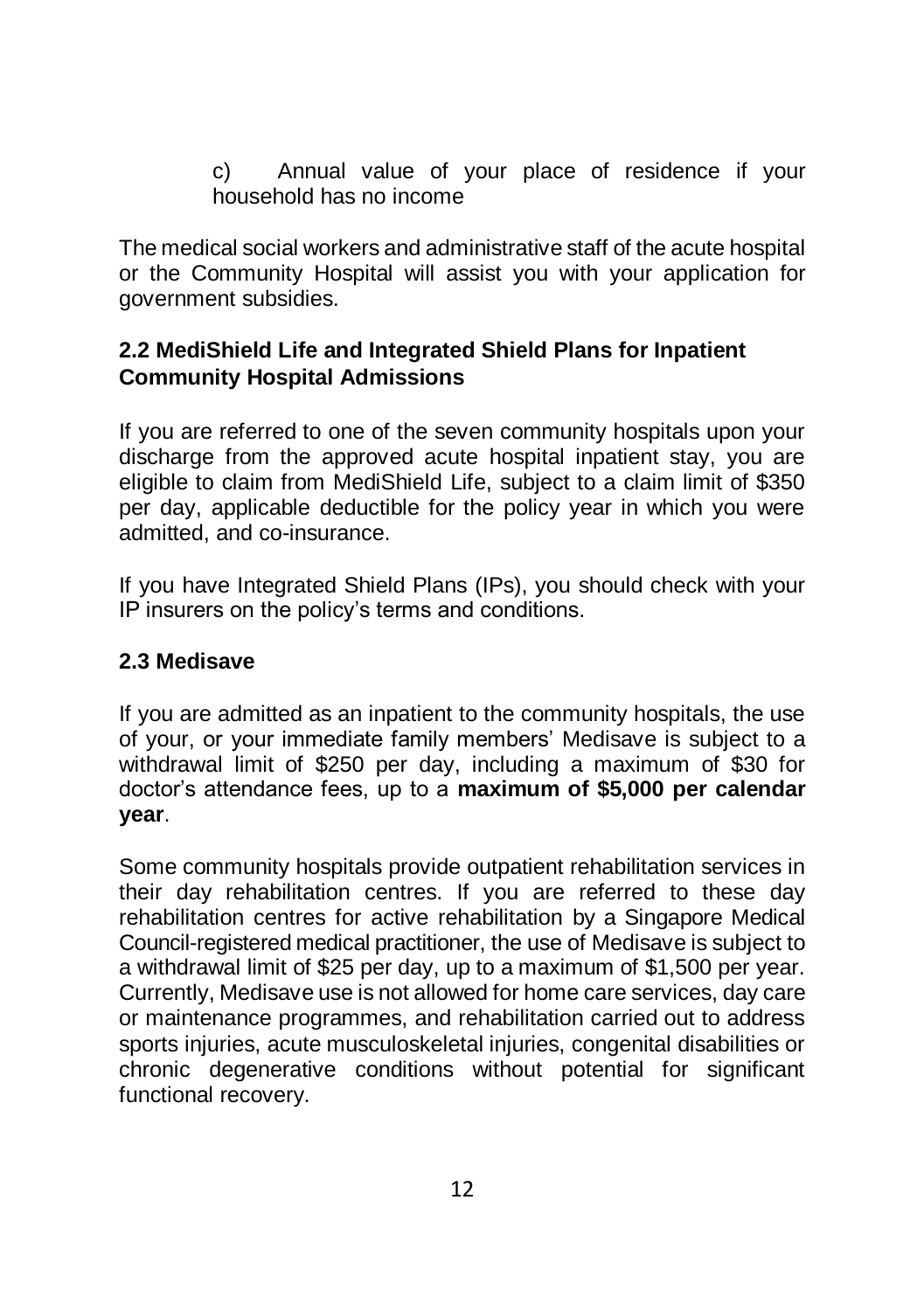## **2.4 Medifund**

Singapore citizens are eligible to tap on Medifund if they require additional financial assistance with their remaining inpatient bills after receiving Government subsidies and drawing on other means of payment, i.e. MediShield Life, Medisave and cash. A medical social worker can assist you in the application for Medifund if you are facing difficulties in paying for your Community Hospital stay.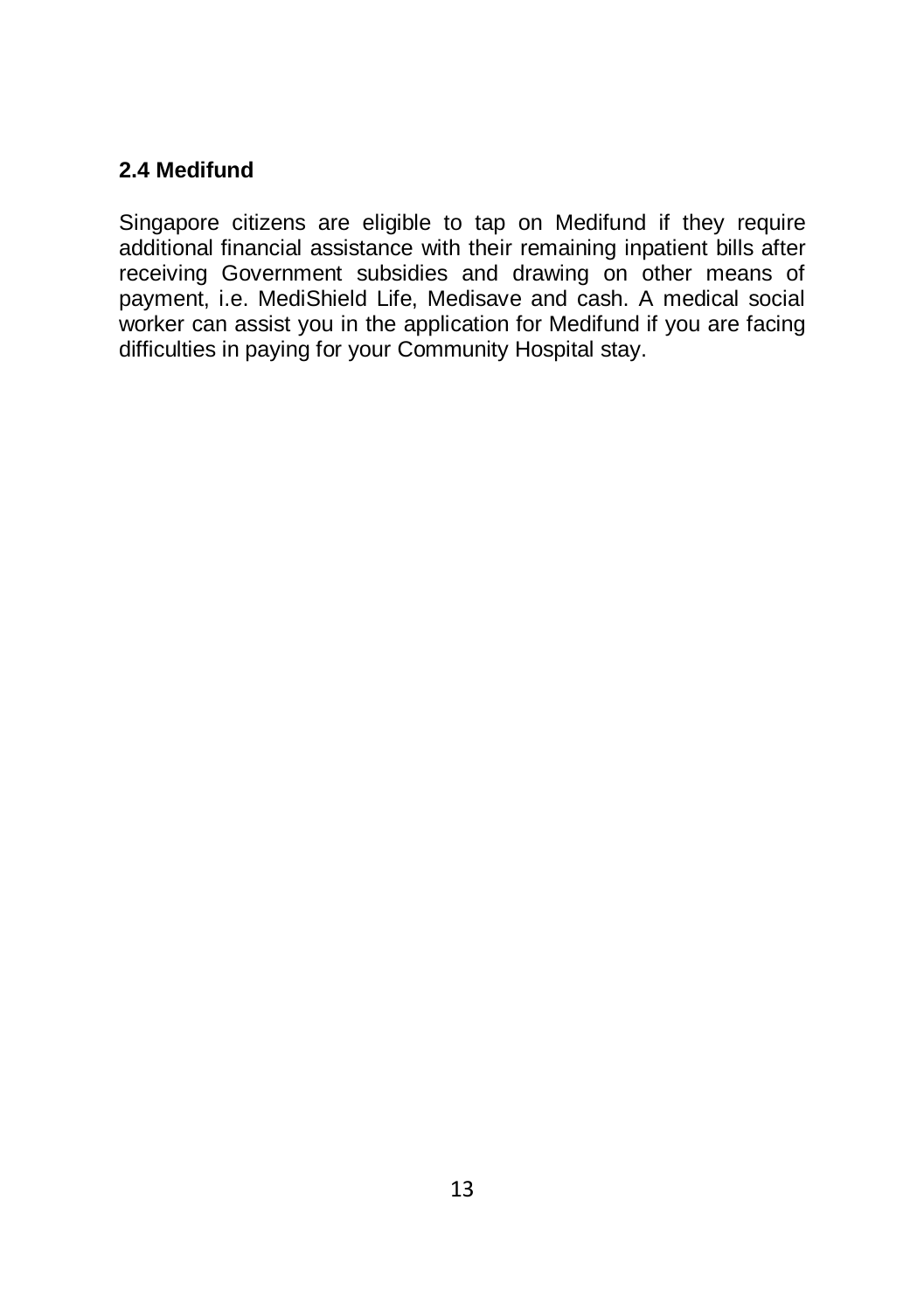# **Appendix A**

#### **General Information for Community Hospitals**

#### **1. Ang Mo Kio – Thye Hua Kwan Hospital**

Address: 17 Ang Mo Kio Ave 9, Singapore 569766 Tel: 6453 8033 Email[: enquiry@amkh.org.sg](mailto:enquiry@amkh.org.sg) Website: http://www.amkh.com.sg

#### **2. Bright Vision Hospital**

Address: 5 Lorong Napiri, Singapore 547530 Tel: 6248 5755 Email[: enquiries@bvh.org.sg](mailto:enquiries@bvh.org.sg) Website: http://www.bvh.org.sg

#### **3. Jurong Community Hospital**

Address: 1 Jurong East Street 21, Singapore 609606 Tel: 6716 2000 Fax: 6716 5500 Email[: enquiries@juronghealth.com.sg](mailto:enquiries@juronghealth.com.sg) Website: http://www.jch.com.sg

#### **4. Ren Ci Community Hospital**

Address: 71 Irrawaddy Road, Singapore 329562 Tel: 6385 0288 Fax: 6358 0900 Email[: renci@renci.org.sg](mailto:renci@renci.org.sg) Website: http://www.renci.org.sg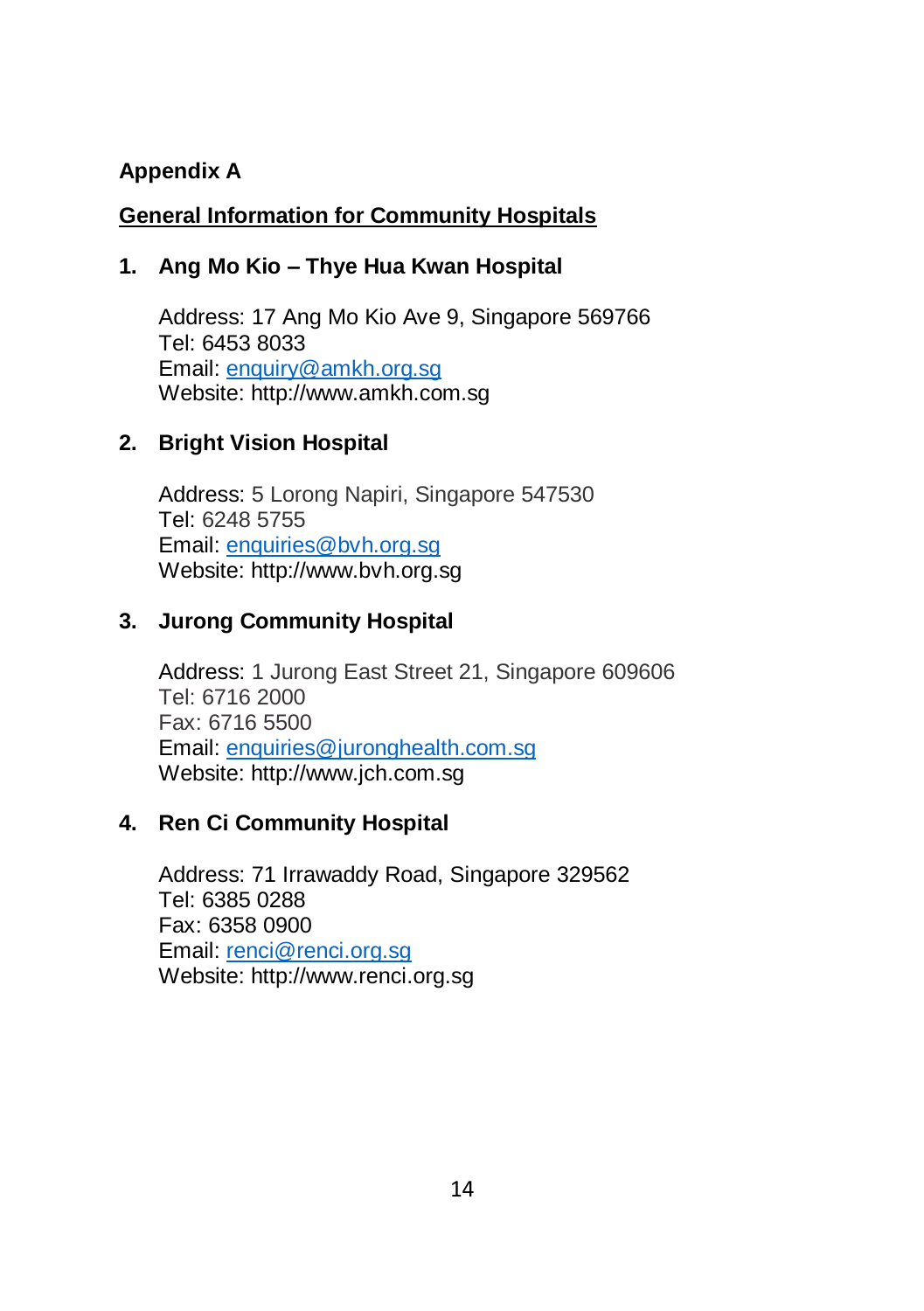## **5. St Andrew's Community Hospital**

Address: 8 Simei Street 3, Singapore 529895 Tel: 6586 1000 Email[: general@sach.org.sg](mailto:general@sach.org.sg) Website: http://www.sach.org.sg

#### **6. St Luke's Hospital**

Address: 2 Bukit Batok Street 11, Singapore 659674 Tel: 6563 2281 Email[: general@stluke.org.sg](mailto:general@stluke.org.sg) Website: http://www.slh.org.sg/wp

#### **7. Yishun Community Hospital**

Address: 2 Yishun Central 2, Singapore 768024 Tel: 6807 8800 Email[: enquiry@alexandrahealth.com.sg](mailto:enquiry@alexandrahealth.com.sg) Website: http://www.yishuncommunityhospital.com.sg